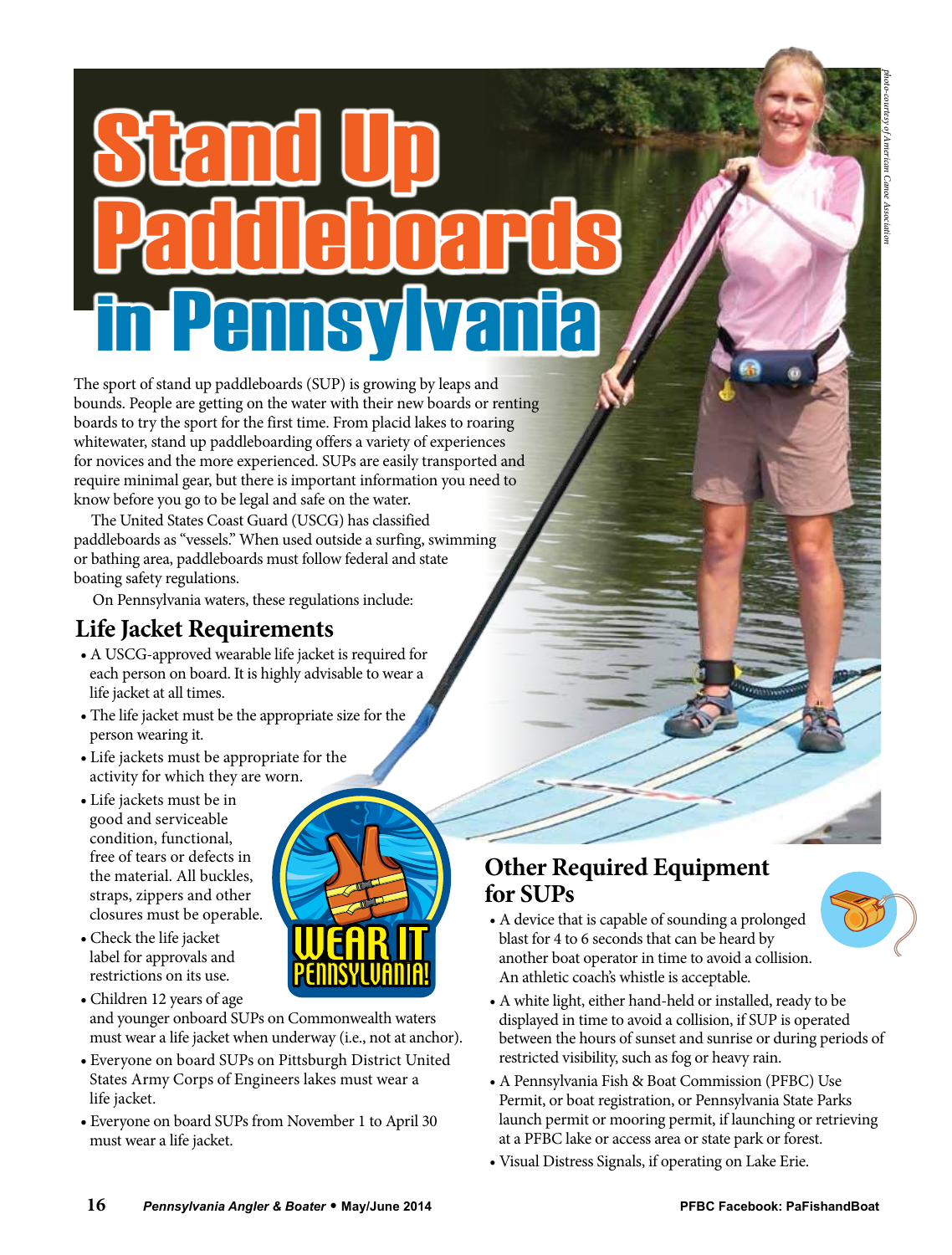

#### **SUP operators must**

- Know the rules and regulations in the areas where they boat.
- Know the waters where they are boating.
- Have the required safety equipment for their vessel.
- Know and follow the USCG Navigation Rules.
- Maintain a proper lookout at all times.
- Observe aids to navigation (buoys and signs).
- Report any boating accident that results in a death or disappearance (within 48 hours), an injury that requires treatment beyond first aid (within 48 hours), damage to a vessel or other property exceeding \$2,000, or complete loss of a vessel (within 10 days).

### **Important safety recommendations for SUPs**

- Wear your life jacket at all times while on or near the water.
- Expect to get wet and dress accordingly. Wear clothing that continues to insulate when wet and dries quickly.
- Scout ahead whenever possible to avoid surprises and dangerous situations.
- Leave a float plan that details your intended trip and time of return. Leave it with someone who will contact officials if you do not return on time.
- Do not use alcohol or controlled substances while on a SUP.
- Be alert for powerboats and other watercraft. Wearing brightly colored life jackets and apparel can help ensure you're seen by other boaters. Use your signaling devices to help them spot you when necessary.
- A leash connects you to the paddleboard. Know which style of leash to wear and in what water conditions to wear it.
- Do not SUP alone.
- Portage around low-head dams and obstacles such as fallen tree limbs (strainers).

Following these requirements and safety recommendations will help ensure that you have an enjoyable and safe SUP adventure on Pennsylvania's waters.